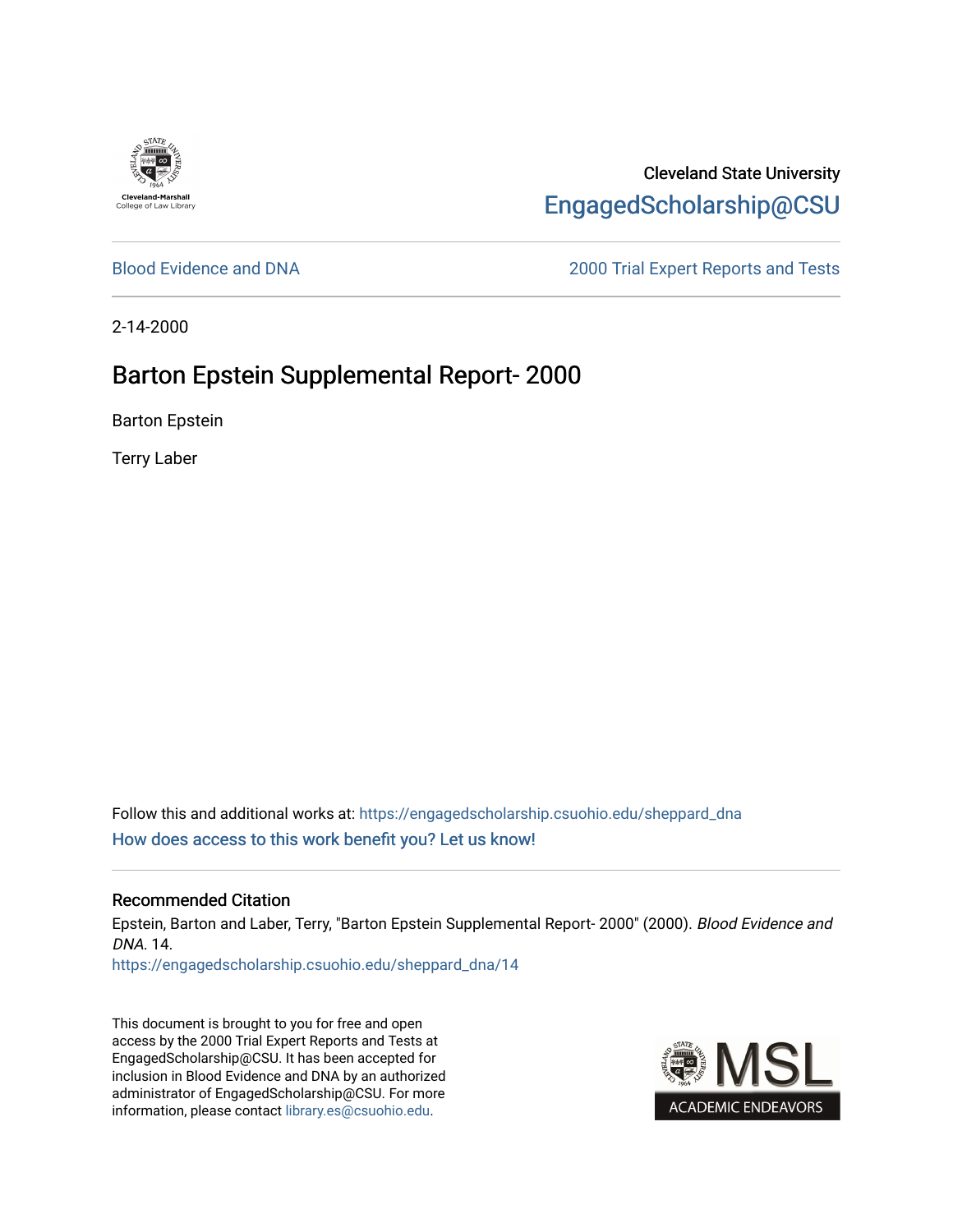# LABER & EPSTEIN FORENSIC SEROLOGY & MICROSCOPY 4520 SEDUM LANE EDINA, MINNESOTA 55435

February 14, 2000

 $\frac{3}{2}$ 

Mr. Terry Gilbert Friedman & Gilbert 1370 Ontario Street Cleveland, Ohio 44113

 $\vec{r}$   $\vec{q}$ 

Re: Marilyn Sheppard Death Investigation

#### SUPPLEMENTAL REPORT

## EVIDENCE SUBMITTED SINCE JUNE 9, 1999

| Nov. 5, 1999   | Received via US mail from Terry Gilbert copies of the<br>testimony of Mary Cowan, Dr. Paul Kirk, and Dr. Roger<br>Marsters from the 2 <sup>xd</sup> trial in Nov., 1966.                                                                    |
|----------------|---------------------------------------------------------------------------------------------------------------------------------------------------------------------------------------------------------------------------------------------|
| Nov. 22, 1999  | Received via US mail one large envelope from Terry<br>Gilbert containing 3 packets of information marked<br>"Cayohoga County Coroners Office Case #76629"<br>1) March 1996 - Box 4-16 slides A-59.<br>2) March 1996 B-13a.<br>3) "B $26a$ " |
| Nov. 27, 1999  | Received one large envelope containing 8 CD ROM disks<br>containing digitized photographs of crime scene, autopsy,<br>$etc.$                                                                                                                |
| Dec. 2-3, 1999 | Received via FAX the reports of Gregg McCrary, Dr.<br>Lowell Levine, Dr. Robert White, and Dr. Thomas Holland.                                                                                                                              |
| Dec. 6, 1999   | Received via US mail copies of selected crime scene<br>photographs and copies of photographs that were part of<br>Dr. Paul Kirk's affidavit of April 26, 1955.                                                                              |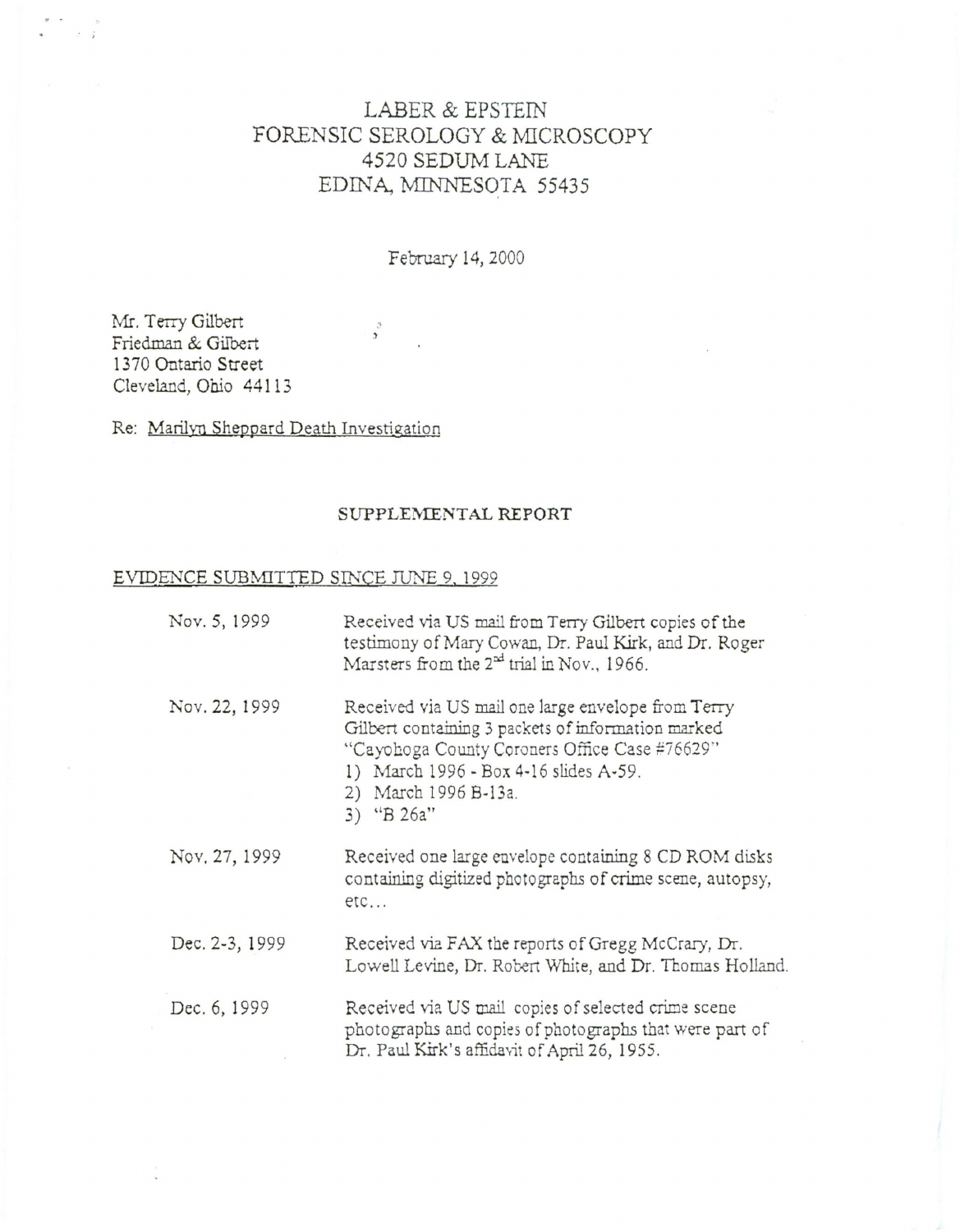| Dec. 28, 1999 | Received via FAX the reports of James Wentzel and Dr.<br>Owen Lovejoy.                                                                                                                                                          |
|---------------|---------------------------------------------------------------------------------------------------------------------------------------------------------------------------------------------------------------------------------|
| Jan. 7, 2000  | Received via FAX the report of Toby Wolson.                                                                                                                                                                                     |
| Jan. 14, 2000 | Received via US mail one package containing a copy<br>of the testimony of Dr. Sam Sheppard from the 1954 trial,<br>a photograph of Dr. Sam Sheppard's pants, and a copy<br>of the affidavit of Dr. Roger Marsters.<br>$5 - 7 +$ |
| Jan. 31, 2000 | Received via US mail a copy of the deposition given by<br>Barton Epstein in Cleveland on Jan. 14, 2000.                                                                                                                         |
| Feb. 7, 2000  | Received via US mail one package containing the deposition<br>of Toby Wolson given on Jan. 16, 2000 in Miami, Florida.                                                                                                          |

## OBSERVATIONS AND FINDINGS

#### Dr. Sam Sheppard's Watch

Additional photographs of Dr. Sam Sheppard's watch were received and examined since the original report dated June 18, 1999. The 1954 photographs reveal suspected blood smears on the watch crystal, crystal rim and watch links. Two or three small blood stains are observed in the crystal/rim area between "11:00" and "12:00". These small roundish stains appear to be associated with the blood smears located on the crystal face and rim.

Two or three small blood stains are insufficient to identify a particular blood stain pattern or to establish the mechanism that caused these stains. If blood was deposited on the watch as a result of Marilyn Sheppard being bludgeoned, one would expect to see many small and medium size stains scattered over the entire surface of the watch. *This* is not what is observed on the watch.

Other mechanisms can produce small blood stains as observed on this watch. A likely mechanism is the removal of the watch with bloody fingers. This type of action can cause a few small round stains to be produced in association \lrith the smears. In effect, the removal of the watch results in the production of a form of"impact spatter" . The blood on the fingers impacts against the watch causing the blood to break up into small blood stains. See attached photo graphs showing the results of this type of action on a test watch.